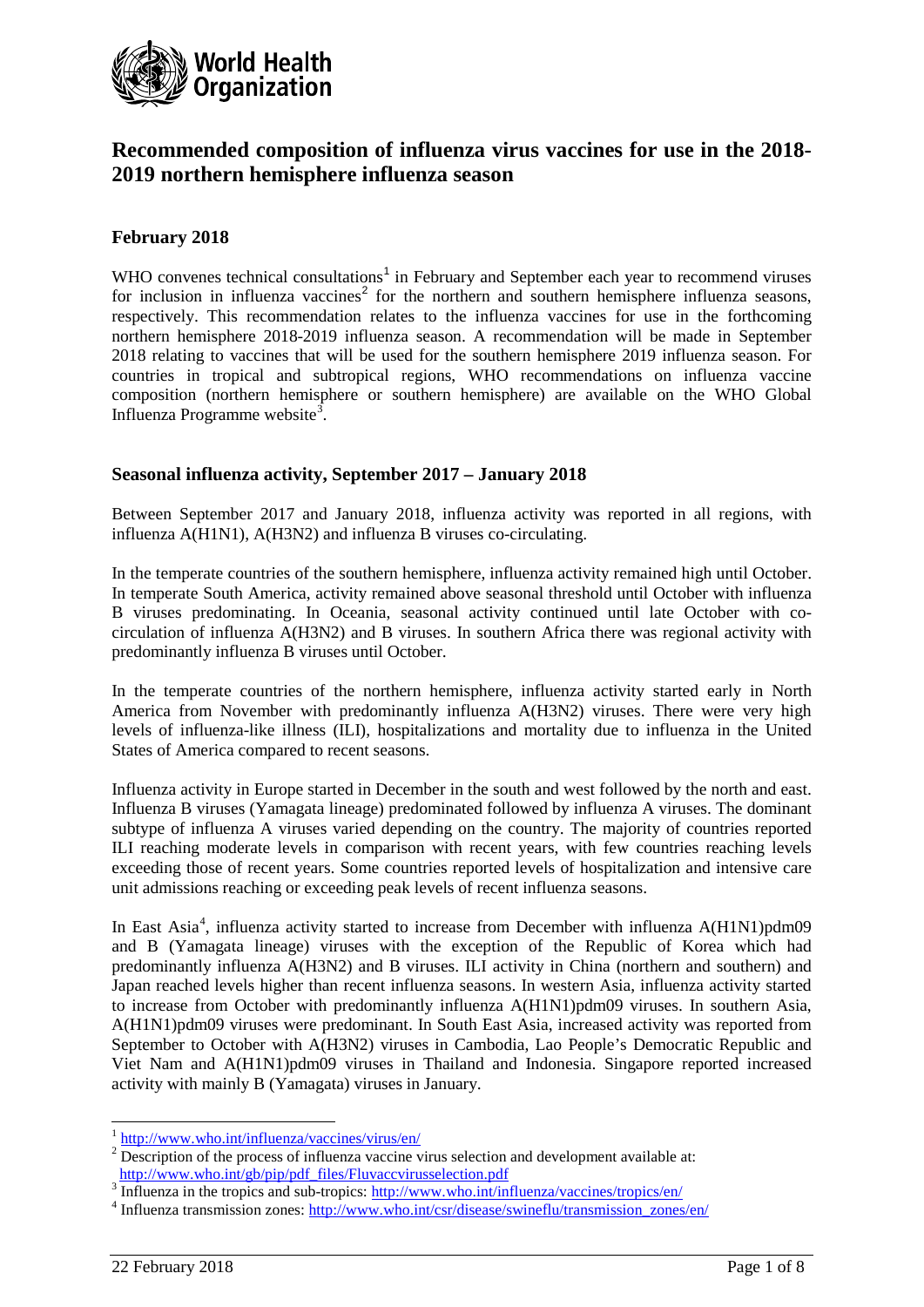In East Africa, influenza activity with B (Yamagata lineage) viruses was reported from Mozambique in November and increasing detection of influenza A(H1N1)pdm09 viruses was reported from Madagascar since December. Countries in West and Central Africa reported increased influenza activity with mainly influenza A(H1N1)pdm09 viruses during October-December, as did countries in North Africa from December.

In Central America and the Caribbean, influenza activity was generally low with some influenza A(H3N2) virus activity reported by Costa Rica in November, with other countries reporting influenza B virus activity. In tropical South America, influenza B virus activity was reported from Brazil and A(H3N2) viruses from Colombia in September-October. Since January, high A(H1N1)pdm09 virus activity was reported from Ecuador.



Detailed information by country of the extent and type of seasonal influenza activity worldwide is available on the WHO website: <http://www.who.int/influenza/resources/charts/en/>

# **Zoonotic influenza infections caused by A(H5), A(H7N4), A(H7N9), A(H9N2), A(H1)v and A(H3N2)v viruses**

From 26 September 2017 to 19 February 2018, two human cases of highly pathogenic avian influenza A(H5N6) virus infection were reported by China, where the virus is present in poultry. Since December 2003, a total of 879 human cases of avian influenza A(H5) virus infection with 460 deaths have been confirmed in 16 countries. To date there has been no evidence of sustained human-tohuman transmission.

During this period, three additional human cases of avian influenza A(H7N9) virus infection have been reported by China. Since February 2013, a total of 1567 cases with 613 deaths have been reported. One human case of low pathogenicity avian influenza A(H7N4) virus infection was reported by China. Five human cases of avian influenza A(H9N2) virus infection were reported by China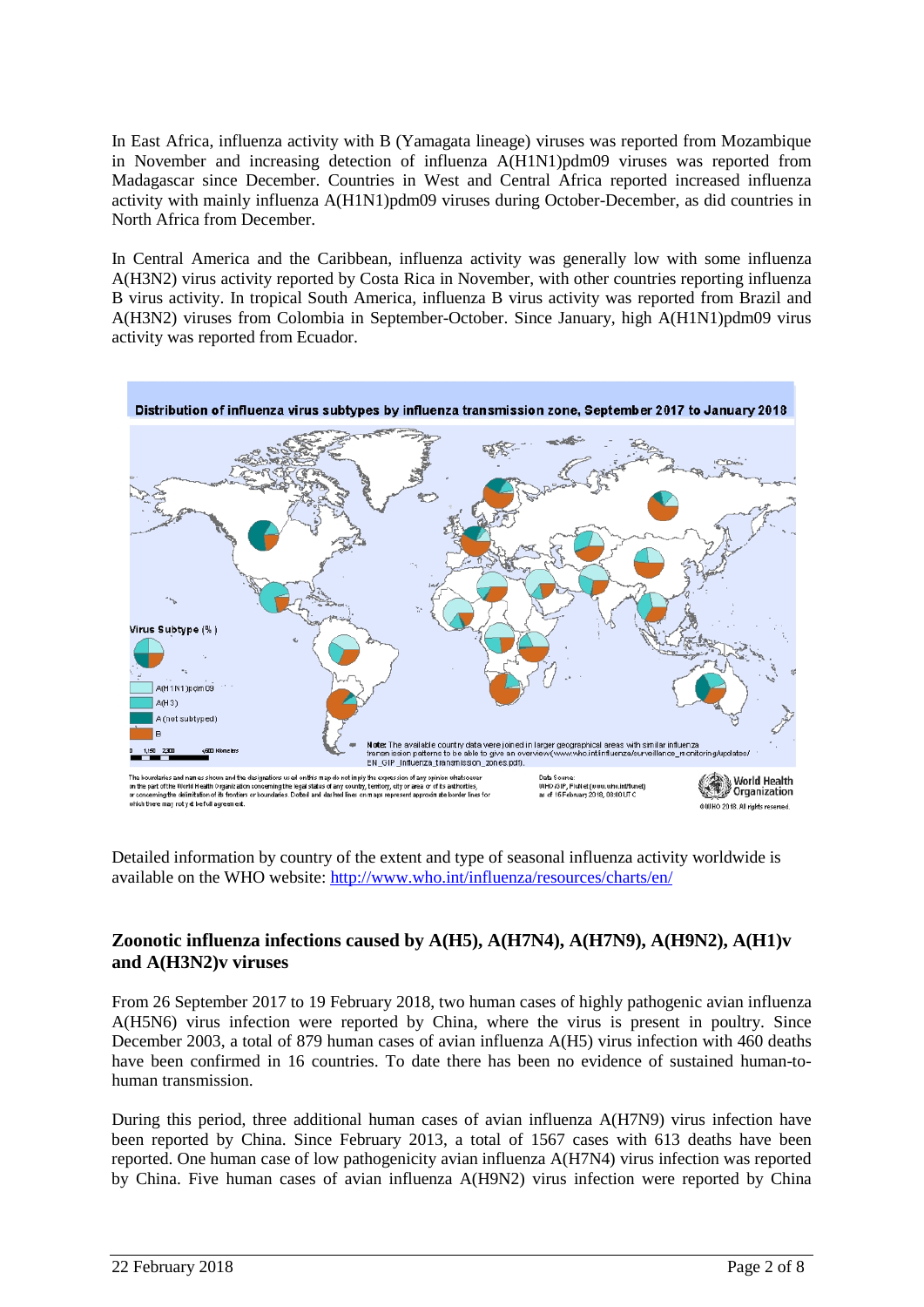during this period. The viruses from two of these cases were recovered and belonged to the A/chicken/Hong Kong/Y280/97 genetic lineage.

During this period, two cases of confirmed A(H1)v virus infection were reported: one A(H1N2)v and one A(H1N1)v by the United States of America. One case of suspected A(H1N1)v virus infection was reported by Switzerland. Thirty-one cases of A(H3N2)v virus infection were reported by the United States of America.

### **Antigenic and genetic characteristics of recent seasonal influenza viruses**

### **Influenza A(H1N1)pdm09 viruses**

The vast majority of A(H1N1)pdm09 viruses had HA gene sequences that belonged to phylogenetic subclade 6B.1 and encoded the additional amino acid substitutions S74R, S164T and I295V. The antigenic characteristics of A(H1N1)pdm09 viruses were assessed with post-infection ferret antisera in haemagglutination inhibition (HI) assays, which indicated that almost all recent A(H1N1)pdm09 viruses were antigenically indistinguishable from the vaccine virus, egg-propagated A/Michigan/45/2015.

Human serology studies used serum panels from children, adults and elderly adults who had received either trivalent or quadrivalent inactivated vaccines of the composition recommended for the northern hemisphere 2017-2018 season (A/Michigan/45/2015 (H1N1)pdm09-like, A/Hong Kong/4801/2014 (H3N2)-like, B/Brisbane/60/2008-like viruses in trivalent vaccines, with B/Phuket/3073/2013-like viruses included in quadrivalent vaccines). Geometric mean HI titres of antibodies against recent representative cell-propagated A(H1N1)pdm09 viruses were somewhat reduced compared to HI titres to the cell-propagated reference virus A/Michigan/45/2015; however, reductions were more pronounced when measured against the egg-propagated vaccine virus.

### **Influenza A(H3N2) viruses**

Almost all A(H3N2) viruses belonged to the HA phylogenetic clade 3C.2a. There continued to be considerable genetic diversification of the HA and neuraminidase (NA) genes within this clade. Viruses from multiple subclades have co-circulated during this period. Viruses from subclade 3C.2a2 have predominated in North, Central and South America. A small number of clade 3C.3a viruses were detected, mostly in the Americas.

Antigenic characterisation of 3C.2a viruses continued to be technically difficult because many viruses did not agglutinate red blood cells in the absence or presence of oseltamivir carboxylate, added to circumvent agglutination by the virus NA. Virus neutralisation assays supplemented HI assays for the antigenic characterisation of viruses.

Most recent A(H3N2) viruses were well inhibited by ferret antisera raised against cell culturepropagated reference viruses in clade 3C.2a, including A/Hong Kong/4801/2014, A/Michigan/15/2014 and A/Singapore/INFIMH-16-0019/2016. In contrast, a significantly lower proportion of A(H3N2) viruses was inhibited well by ferret antisera raised against egg-propagated 3C.2a reference virus A/Hong Kong/4801/2014. Recent A(H3N2) viruses were better inhibited by a ferret antiserum raised against the egg-propagated reference virus A/Singapore/INFIMH-16- 0019/2016 compared to ferret antisera raised against other recent egg-propagated A(H3N2) viruses.

In serology studies using the same human serum panels as described above for A(H1N1)pdm09 serology analysis, geometric mean HI titres of antibodies against cell culture-propagated A(H3N2) viruses were reduced significantly compared to HI titres against the egg-propagated vaccine virus. When compared to cell culture-propagated A/Hong Kong/4801/2014 (H3N2)-like viruses, the majority of cell culture-propagated viruses tested did not show significant reductions in geometric mean titres. Microneutralisation tests using the same serum panels showed similar results.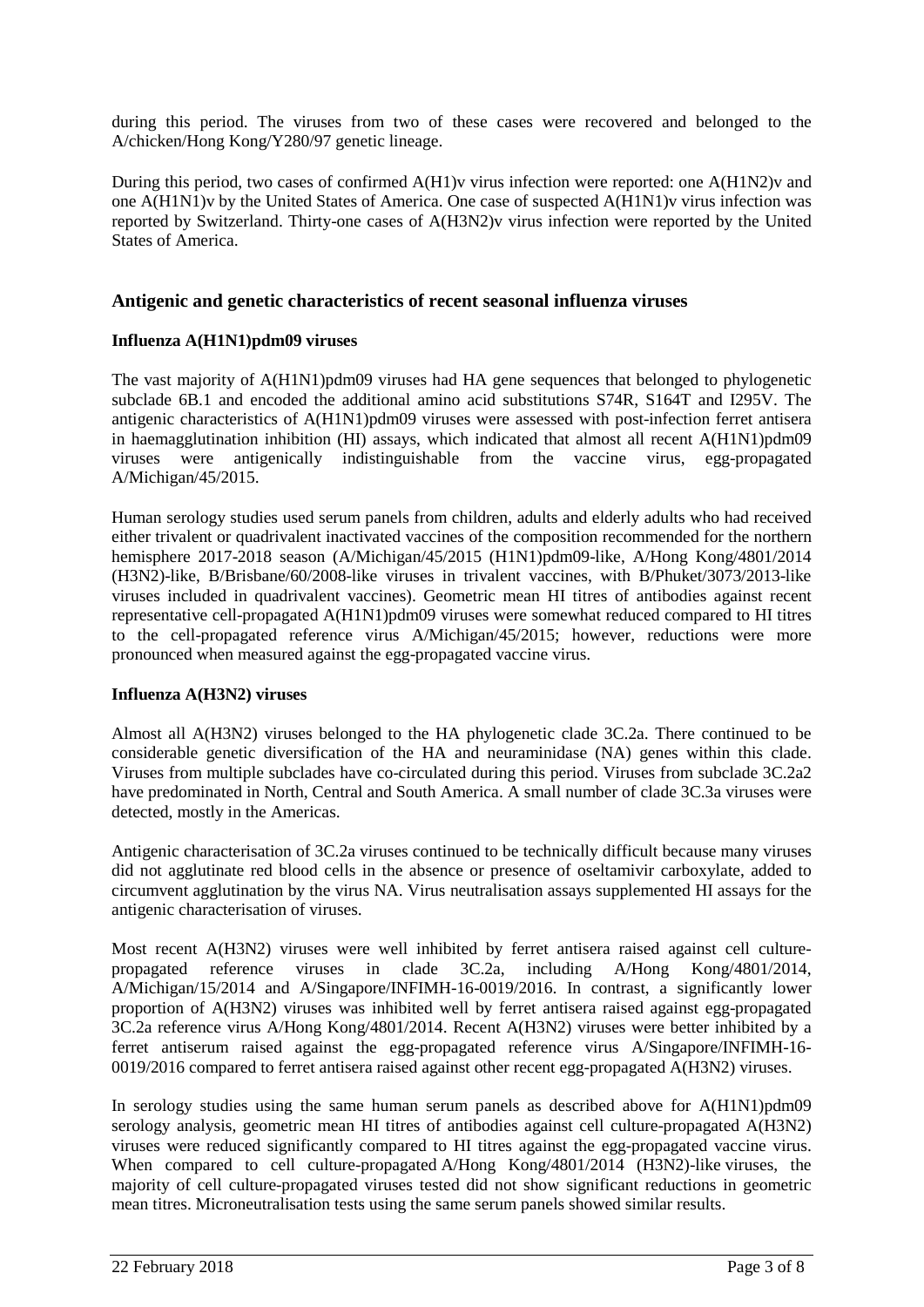#### **Influenza B viruses**

Influenza B viruses of the B/Victoria/2/87 and the B/Yamagata/16/88 lineages co-circulated but those of the B/Yamagata lineage predominated. All available HA gene sequences of B/Yamagata/16/88 lineage viruses belonged to genetic clade 3. In HI assays the vast majority of recently circulating B/Yamagata/16/88 lineage viruses were well inhibited by post-infection ferret antisera raised against cell culture- and egg-propagated B/Phuket/3073/2013 viruses.

The HA gene sequences of the smaller number of B/Victoria/2/87 lineage viruses characterised belonged to genetic clade 1A, but an increasing proportion encoded an HA with deletions of either two or three amino acids. While the majority of recent viruses were inhibited well by post-infection ferret antisera raised against B/Brisbane/60/2008-like cell culture-propagated viruses in HI assays, a substantial proportion of viruses were poorly inhibited by these antisera. The great majority of these poorly reacting viruses, the circulation of which has expanded in the Americas and Europe, had a twoamino acid deletion (amino acids 162 and 163) in the HA and were well inhibited by antisera raised against B/Colorado/06/2017. Viruses with the three-amino acid HA deletion (amino acids 162-164) were detected in China and China Hong Kong Special Administrative Region (SAR). In addition, viruses with amino acid substitutions K165N and T221I in the HA were also poorly recognised by antisera raised against B/Brisbane/60/2008 and have been detected in China and Singapore.

Serology studies using the same human serum panels as described above yielded geometric mean HI titres of antibodies against representative recent B/Victoria/2/87 lineage viruses that were somewhat reduced when compared to HI titres against egg- or cell culture-propagated B/Brisbane/60/2008-like reference viruses. Antibodies induced by B/Brisbane/60/2008-like vaccine viruses in very young children reacted with reduced titres against viruses of the B/Victoria/2/87 lineage with two- and threeamino acid deletions in the HA. In studies using serum panels from subjects who had received quadrivalent vaccines, geometric mean titres against most representative recent B/Yamagata/16/88 lineage viruses were similar to those against cell culture-propagated B/Phuket/3073/2013-like reference viruses.

# **Resistance to influenza antiviral drugs**

### **NA inhibitors**

The detection of viruses with reduced susceptibility to the NA inhibitors was very rare among the [5](#page-3-0)353 viruses tested by the WHO Collaborating Centres<sup>5</sup> during this reporting period.

Of 1431 influenza A(H1N1)pdm09 viruses tested, 14 showed reduced susceptibility. Twelve viruses from Australia, Japan or the United States of America carried an H275Y amino acid substitution in the NA, which conferred highly reduced susceptibility to oseltamivir and peramivir. One A(H1N1)pdm09 virus from France carried an I223R amino acid substitution in the NA, which conferred reduced susceptibility to both oseltamivir and zanamivir.

Of 2202 influenza A(H3N2) viruses tested, 8 showed reduced susceptibility. Two of these viruses had highly reduced susceptibility to oseltamivir, one was from Australia and carried a R292K amino acid substitution in the NA and the other was from England and contained a four amino acid deletion (residues 244-247) in the NA, which also conferred reduced zanamivir susceptibility.

Of the 1720 influenza B viruses tested, 6 of the B/Victoria/2/87 lineage and 8 of the B/Yamagata/16/88 lineage demonstrated reduced susceptibility to the NA inhibitors. Of the B/Victoria/2/87 lineage viruses, three from Malaysia carried an H273Y, E105K or a T146I amino acid substitution in the NA that conferred highly reduced susceptibility to peramivir. Two B/Victoria/2/87

<span id="page-3-0"></span> $5$  [http://www.who.int/influenza/gisrs\\_laboratory/collaborating\\_centres/list/en/](http://www.who.int/influenza/gisrs_laboratory/collaborating_centres/list/en/)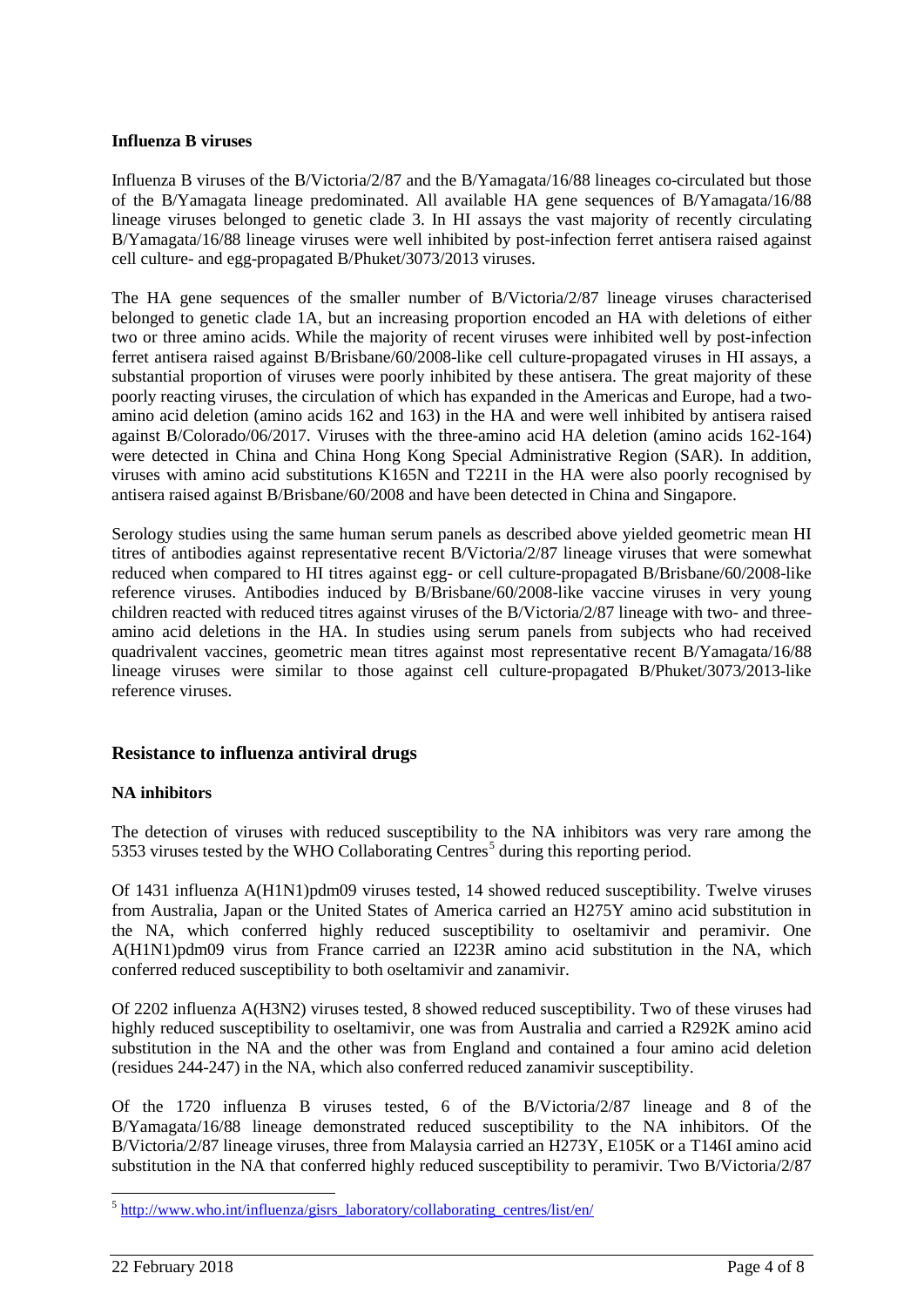lineage viruses from Madagascar contained a D197N amino acid substitution and one virus from China Hong Kong SAR contained an A200T substitution in the NA.

Of the B/Yamagata/16/88 lineage viruses, three from Japan carried an I221T, I221V or an H134Y amino acid substitution in the NA that conferred reduced susceptibility to peramivir. Three B/Yamagata/16/88 lineage viruses from the United States of America had reduced susceptibility to the NA inhibitors; two viruses possessed a D197N amino acid substitution and one possessed a dual I221T/H273Y amino acid substitution in the NA.

# **M2 inhibitors**

M gene sequencing revealed that all A(H3N2) viruses analysed, other than one from Australia, and all A(H1N1)pdm09 viruses analysed had the S31N amino acid substitution in their M2 proteins, which is known to confer resistance to the M2 inhibitors amantadine and rimantadine.

## **Recommended composition of influenza virus vaccines for use in the 2018-2019 northern hemisphere influenza season**

There was considerable variation in the predominant virus type circulating in different regions during the period September 2017 to January 2018. Influenza B viruses predominated in many countries, while A(H3N2) viruses predominated in some and A(H1N1)pdm09 viruses circulated widely in Africa, Asia, parts of Europe and in the Middle East.

The vast majority of influenza A(H1N1)pdm09 viruses belonged to genetic subclade 6B.1 and were antigenically indistinguishable from the vaccine virus A/Michigan/45/2015.

Influenza A(H3N2) viruses were associated with outbreaks in several countries. The majority of recent viruses were antigenically related to cell culture-propagated A/Hong Kong/4801/2014-like and A/Singapore/INFMH-16-0019/2016-like viruses; they reacted poorly with ferret antisera raised to many egg-propagated clade 3C.2a viruses but somewhat better to egg-propagated A/Singapore/INFMH-16-0019/2016-like viruses.

Influenza B viruses of the B/Yamagata/16/88 lineage predominated in most regions of the world. Recent B/Yamagata/16/88 lineage viruses were antigenically and genetically closely related to the vaccine virus B/Phuket/3073/2013. Influenza B viruses of the B/Victoria/2/87 lineage were detected in low numbers but a substantial and increasing proportion of these viruses, containing a two amino acid deletion in their HAs, were antigenically distinguishable from the vaccine virus B/Brisbane/60/2008 but closely related to B/Colorado/06/2017.

#### **It is recommended that quadrivalent vaccines for use in the 2018-2019 northern hemisphere influenza season contain the following:**

- **- an A/Michigan/45/2015 (H1N1)pdm09-like virus;**
- **- an A/Singapore/INFIMH-16-0019/2016 (H3N2)-like virus;**
- **- a B/Colorado/06/2017-like virus (B/Victoria/2/87 lineage); and**
- **- a B/Phuket/3073/2013-like virus (B/Yamagata/16/88 lineage).**

**It is recommended that the influenza B virus component of trivalent vaccines for use in the 2018-2019 northern hemisphere influenza season be a B/Colorado/06/2017-like virus of the B/Victoria/2/87-lineage.**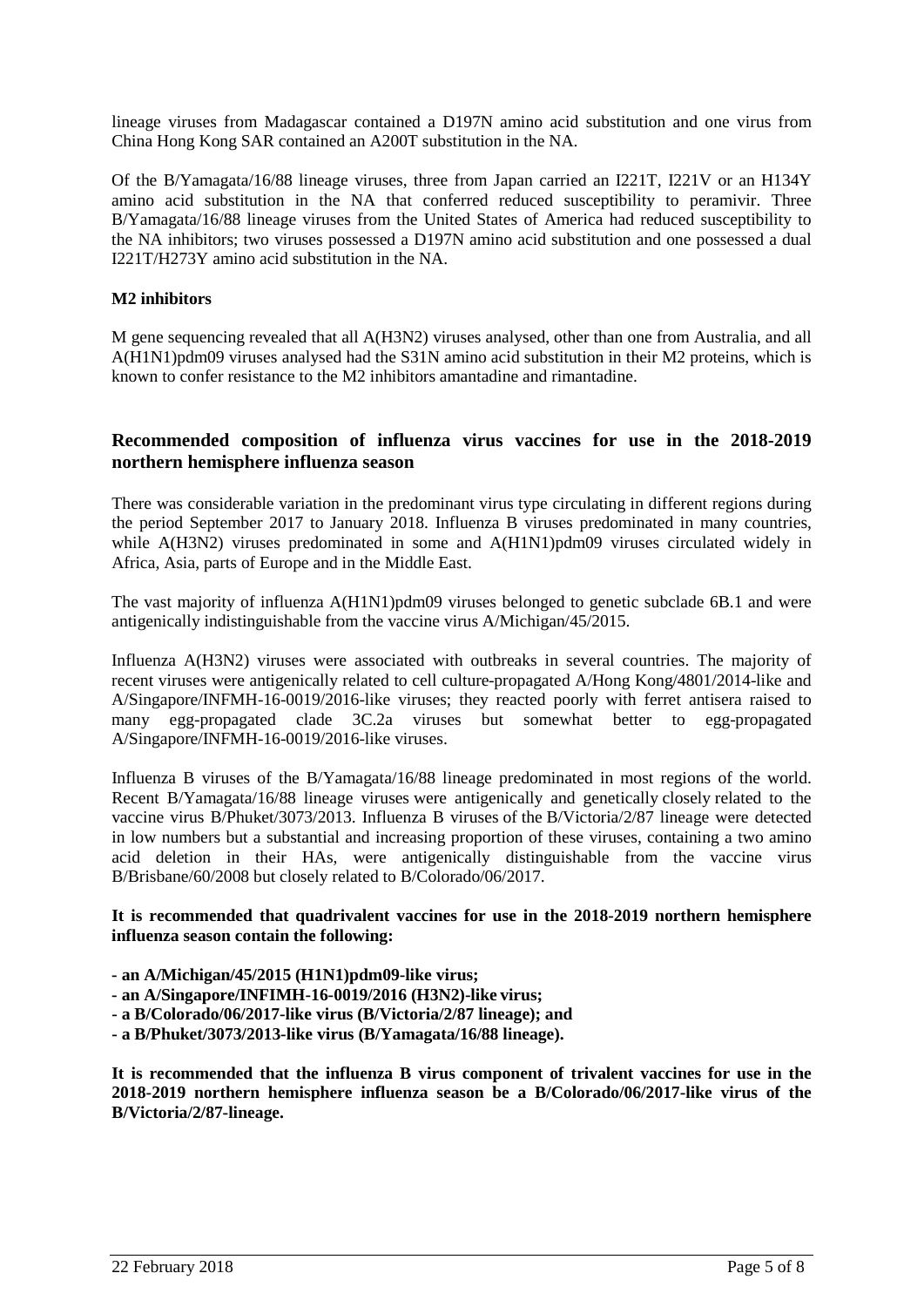Lists of egg- or cell culture-propagated candidate vaccine viruses (CVVs) suitable for use in human vaccine production are available on the WHO website<sup>[6](#page-5-0)</sup>. A list of reagents for vaccine standardisation, including those for this recommendation, can also be found on the WHO website. CVVs for zoonotic influenza viruses are listed on the same website.

As in previous years, national or regional authorities approve the composition and formulation of vaccines used in each country. National public health authorities are responsible for making recommendations regarding the use of the vaccine. WHO has published recommendations on the prevention of influenza<sup>[7](#page-5-1)</sup>.

CVVs (including reassortants) and reagents for use in the laboratory standardisation of inactivated vaccines may be obtained from:

- Immunobiology, Laboratories Branch, Medical Devices and Product Quality Division, Therapeutic Goods Administration, P.O. Box 100, Woden, ACT, 2606, Australia (fax: +61262328564, email: influenza.reagents@health.gov.au; web site: [http://www.tga.gov.au\)](http://www.tga.gov.au/)
- Division of Virology, National Institute for Biological Standards and Control, a centre of the Medicines and Healthcare products Regulatory Agency (MHRA), Blanche Lane, South Mimms, Potters Bar, Hertfordshire, EN6 3QG, UK (fax: +441707641050, e-mail: enquiries@nibsc.org, web site: [http://www.nibsc.org/science\\_and\\_research/virology/influenza\\_resource\\_.aspx](http://www.nibsc.org/science_and_research/virology/influenza_resource_.aspx)
- Division of Biological Standards and Quality Control, Center for Biologics Evaluation and Research, Food and Drug Administration, 10903 New Hampshire Avenue, Silver Spring, Maryland, 20993, USA (fax: +1 301 480 9748), email: [cbershippingrequests@fda.hhs.gov\)](mailto:cbershippingrequests@fda.hhs.gov)
- Influenza Virus Research Center, National Institute of Infectious Diseases, 4-7-1 Gakuen, Musashi-Murayama, Tokyo 208-0011, Japan (fax: +81425616156, email: [flu-vaccine@nih.go.jp\)](mailto:flu-vaccine@nih.go.jp)

Requests for reference viruses should be addressed to:

- WHO Collaborating Centre for Reference and Research on Influenza, VIDRL, Peter Doherty Institute, 792 Elizabeth Street, Melbourne, Victoria 3000, Australia (fax: +61393429329, web site: [http://www.influenzacentre.org,](http://www.influenzacentre.org/) email: [whoflu@influenzacentre.org\)](mailto:whoflu@influenzacentre.org)
- WHO Collaborating Centre for Reference and Research on Influenza, National Institute of Infectious Diseases, 4-7-1 Gakuen, Musashi-Murayama, Tokyo 208-0011, Japan (fax: +81425616149 or +81425652498, email: [whocc-flu@nih.go.jp](mailto:whocc-flu@nih.go.jp)
- WHO Collaborating Centre for Surveillance, Epidemiology and Control of Influenza, Centers for Disease Control and Prevention, 1600 Clifton Road, Mail Stop G16, Atlanta, GA 30329, United States (fax: +14046390080, web site: [http://www.cdc.gov/flu/,](http://www.cdc.gov/flu/) email: [influenzavirussurveillance@cdc.gov\)](mailto:influenzavirussurveillance@cdc.gov)
- WHO Collaborating Centre for Reference and Research on Influenza, The Francis Crick Institute, 1 Midland Road, London NW1 1AT, UK (Tel: +44 203 796 1520 or +44 203 796 2444) (website: <http://www.crick.ac.uk/research/worldwide-influenza-centre> email: [whocc@crick.ac.uk\)](mailto:whocc@nimr.mrc.ac.uk)
- WHO Collaborating Centre for Reference and Research on Influenza, National Institute for Viral Disease Control and Prevention, China CDC, 155 Changbai Road, Changping District, 102206, Beijing, P.R. China. (tel: +86 10 5890 0851, fax: +86 10 5890 0851, email: [whocc](mailto:whocc-china@cnic.org)[china@cnic.org.](mailto:whocc-china@cnic.org)cn, website: [http://www.cnic.org.cn/eng/\)](http://www.cnic.org.cn/eng/).

WHO provides fortnightly updates<sup>[8](#page-5-2)</sup> of global influenza activity. Other information about influenza surveillance can be found on the WHO Global Influenza Programme website<sup>[9](#page-5-3)</sup>.

<sup>6</sup> [http://www.who.int/influenza/vaccines/virus/candidates\\_reagents/home](http://www.who.int/influenza/vaccines/virus/candidates_reagents/home)

<span id="page-5-1"></span><span id="page-5-0"></span> $\frac{7 \text{ http://www.who.int/wer/2012/wer8747.pdf}}{8 \text{ http://www.who.int/refluenze/curueillene}}$  $\frac{7 \text{ http://www.who.int/wer/2012/wer8747.pdf}}{8 \text{ http://www.who.int/refluenze/curueillene}}$  $\frac{7 \text{ http://www.who.int/wer/2012/wer8747.pdf}}{8 \text{ http://www.who.int/refluenze/curueillene}}$ 

[http://www.who.int/influenza/surveillance\\_monitoring/updates/en/](http://www.who.int/influenza/surveillance_monitoring/updates/en/)

<span id="page-5-3"></span><span id="page-5-2"></span><sup>9</sup> <http://www.who.int/influenza>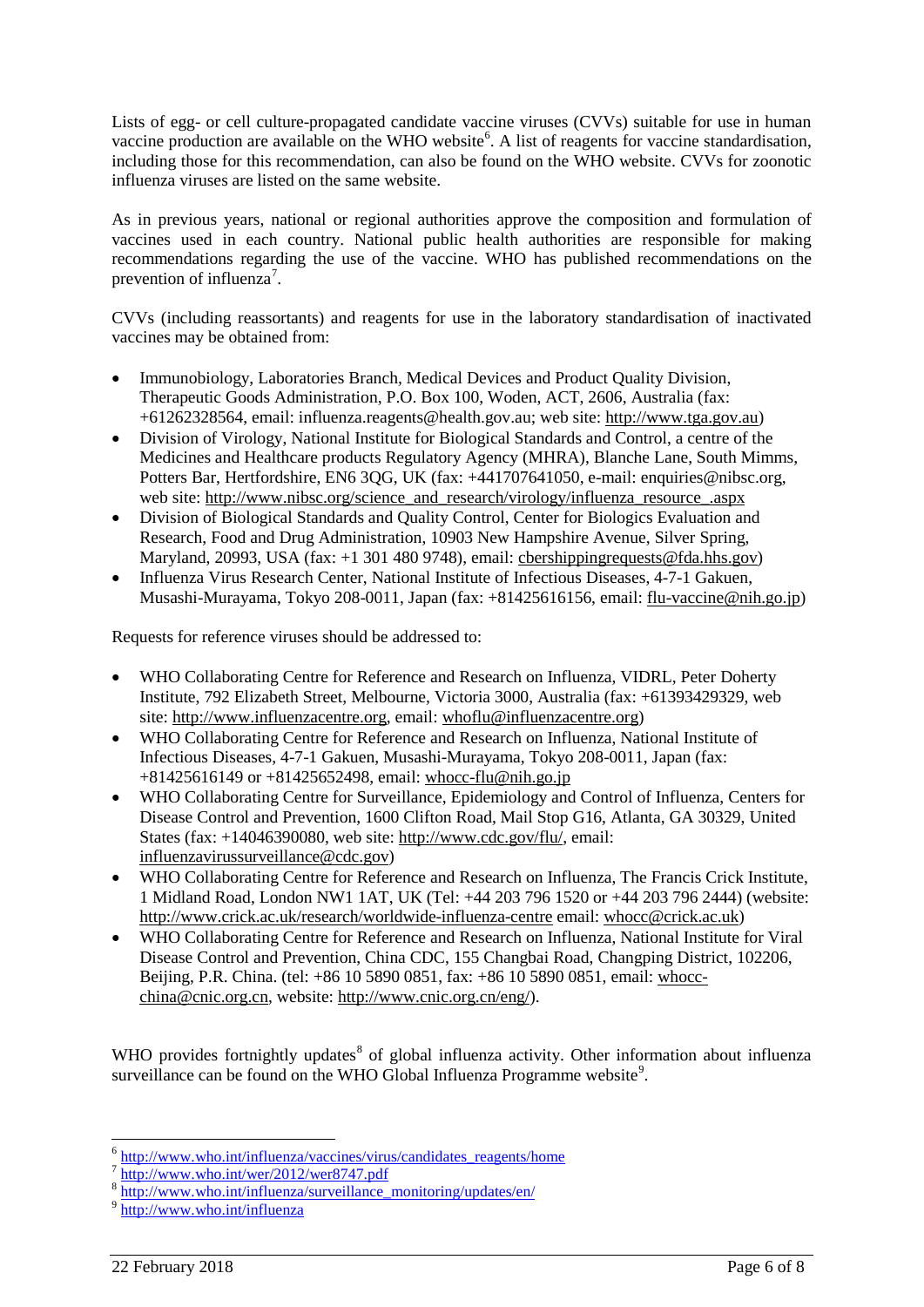# **Acknowledgements**

The WHO recommendation on vaccine composition is based on the year-round work of the WHO Global Influenza Surveillance and Response System (GISRS). We thank the National Influenza Centres (NICs) of GISRS, and non-GISRS laboratories including the OIE/FAO Network of Expertise on Animal Influenza (OFFLU), who contributed information, clinical specimens, viruses and associated data; WHO Collaborating Centres of GISRS for their in-depth characterisation and comprehensive analysis of viruses; University of Cambridge for performing antigenic cartography and phylogenetic analysis; WHO Essential Regulatory Laboratories of GISRS for their complementary virus analyses and contributions from a regulatory perspective; and laboratories involved in the production of high growth/yield reassortants as candidate vaccine viruses. We also acknowledge the Global Initiative for Sharing All Influenza Data (GISAID) for the EpiFlu database and other sequence databases which were used to share gene sequences and associated information; modelling groups for virus fitness forecasting; and the Global Influenza Vaccine Effectiveness (GIVE) Collaboration for sharing estimates of influenza vaccine effectiveness on a confidential basis.